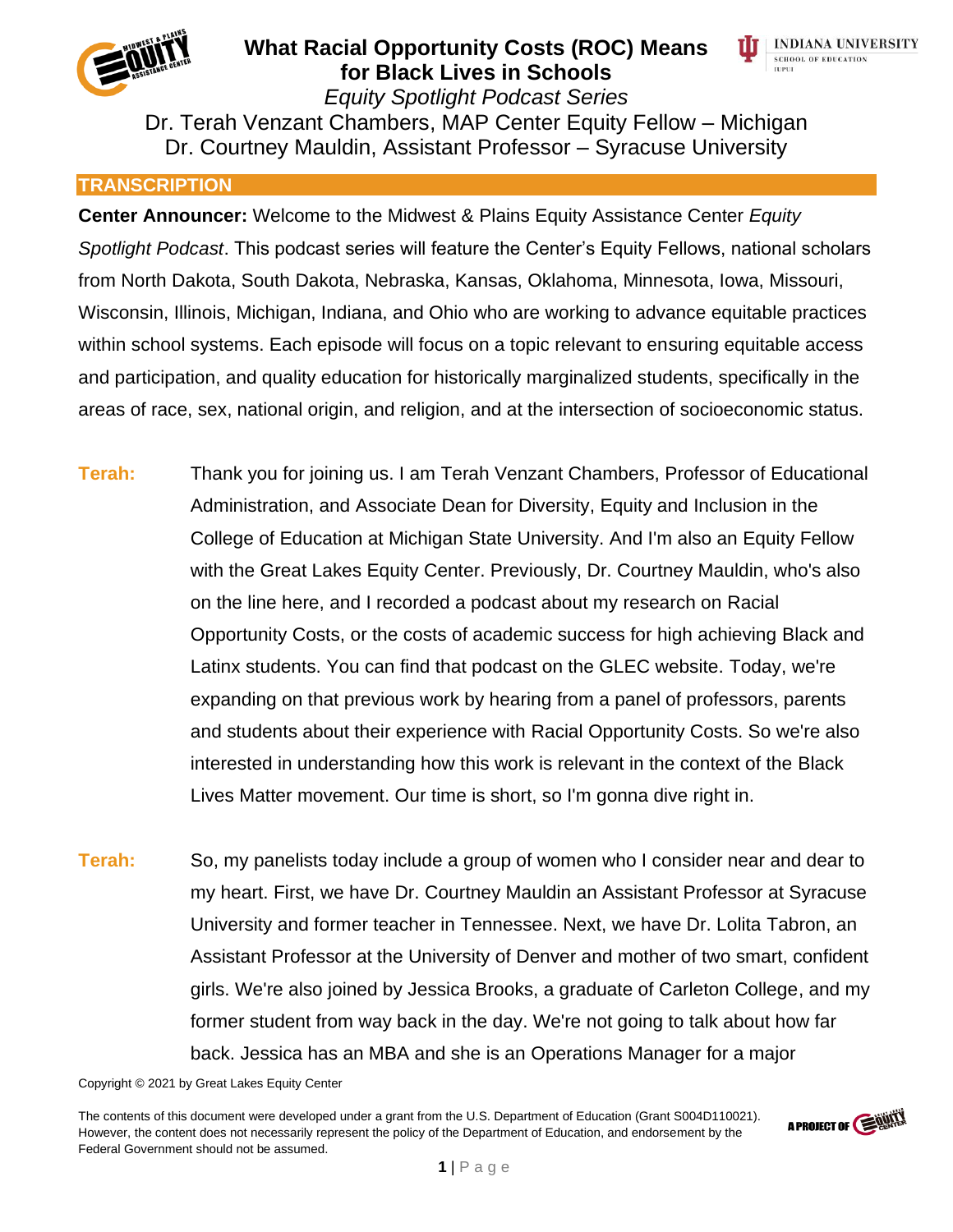



*Equity Spotlight Podcast Series* Dr. Terah Venzant Chambers, MAP Center Equity Fellow – Michigan Dr. Courtney Mauldin, Assistant Professor – Syracuse University

international retailer. And then last, but certainly not least, we have two high school students Reagan and Sue, who are poised to take this world by storm. I'm so honored that they are making time to add their perspective to the mix.

- **Terah:** Okay, so just a quick recap of the Racial Opportunity Cost framework for those who might not be familiar. Racial Opportunity Cost is a framework that can be utilized to identify the costs that high-achieving students of Color incur when they navigate white normed schools. In the research paper, the project that led to this work, that my research team and I have interviewed high achieving African American and Latinx students and their experience in K- 12, and college contexts. We were interested in learning more about the costs that they incurred, as they work to achieve academic success and these racialized dominant normed spaces.
- **Terah:** In the schools these students attended, there were often expectations for how quote unquote, "smart students" were supposed to dress, how they should speak, or how they should behave. Despite what our intentions might be, we often conflate objective notions of success with subjective ones like how a student appears or speaks. So, one important contribution of this work is to look at the practices and policies at the school level that contribute to the Racial Opportunity Cost that students experienced. So, I'm going to stop there, because I know we're going to get into more of the nuance with all of this as the conversation unfolds. And actually, we'll start with a question for Courtney. So Courtney, in this era of continued racial unrest, how do you see Racial Opportunity Costin relation to Black student lives mattering in schools?
- **Courtney:** Yeah, so thank you for having me Terah. I would say that coming from the elementary context in particular, I think about how Racial Opportunity Cost really speaks to what I think I witnessed a lot of my students and their parents have to

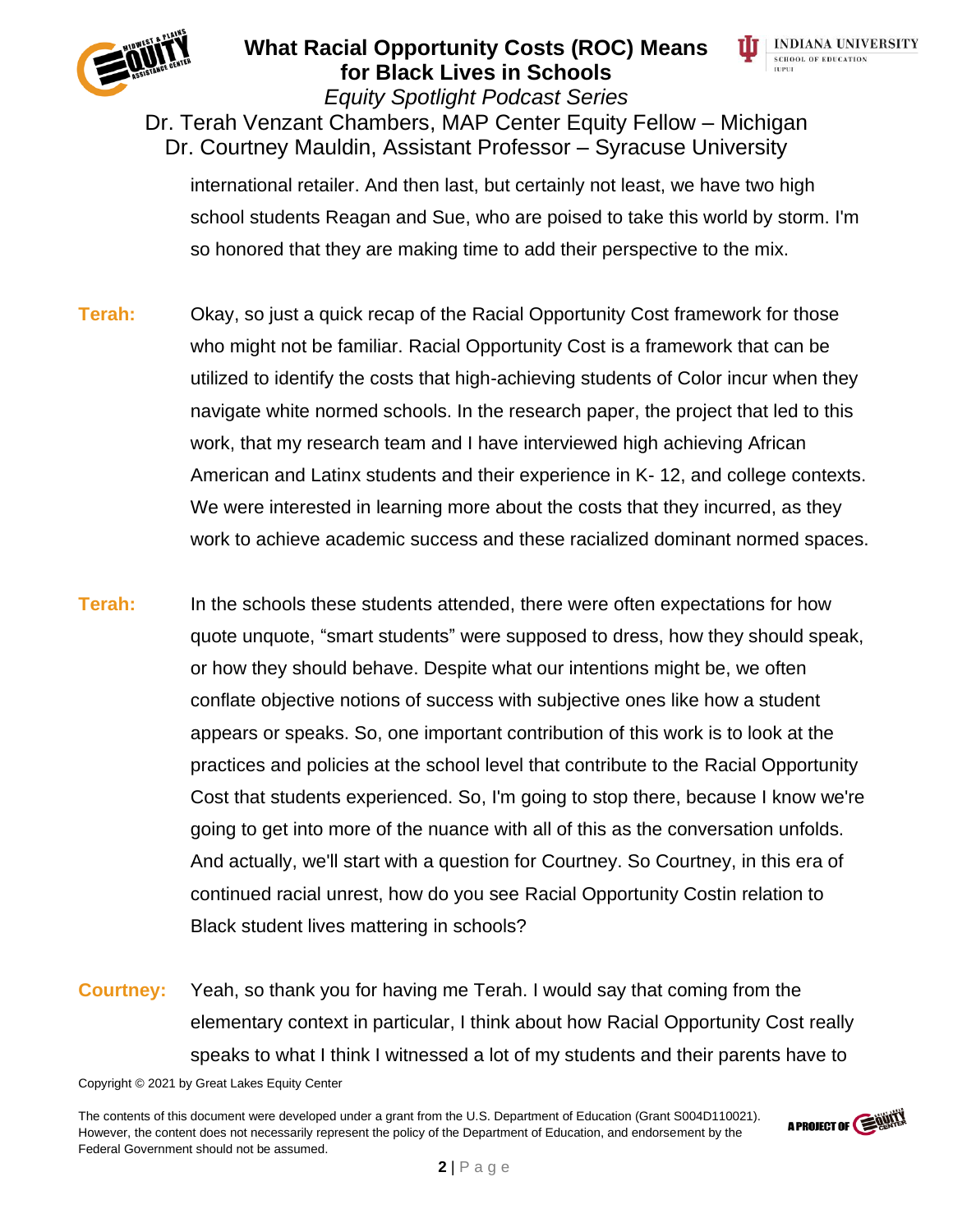

#### **What Racial Opportunity Costs (ROC) Means for Black Lives in Schools** *Equity Spotlight Podcast Series*



Dr. Terah Venzant Chambers, MAP Center Equity Fellow – Michigan Dr. Courtney Mauldin, Assistant Professor – Syracuse University

navigate, particularly the parents. Thinking about while we were a pretty diverse school and spoke, I mean, diverse in terms of we had 30 languages represented and all of these cultures. There were also some costs that I knew that students did incur. For example, the fact that all of the teachers didn't look anything like them with the exception of maybe me, and one other. And this is a school with 1600 students, right. And so we had multiple grade levels per grade and just thinking about the realities that students weren't going to see themselves reflected.

- **Courtney:** And I think that a lot of times, what I also saw as a trend was kind of seeing how international fairs and things like that would happen and celebrate, you know, quote, unquote, "culture." But there was nothing to necessarily celebrate or affirm Blackness, for a lot of students. So, it left a lot of my kids wanting to be other. And not other in terms of just white, but other in terms of something else, so that they could equally feel special. And I think that that was really hard to see. And so, seeing that firsthand makes me think about why we have to affirm that their lives matter in multiple ways in the classroom. And at that level, but also at a school level, and the district has to be taking some lead on that too, and thinking about costs that students are going to incur from elementary on up.
- **Terah:** I think that's really important, Courtney. Thank you for sharing that perspective. So, I want to shift to Lolita to pick up from a parent perspective. So how does Racial Opportunity Cost shape your choices as both a mother and a professor who knows all of the statistical data on systemic racism, and other forms of oppression, in schools and policies? How do you make sense of all of this?
- **Lolita:** Great question. So when I think about Racial Opportunity Costs, I think about pay now or pay later, which takes me back to my k-12 experience. My parents worked hard and sacrificed greatly to make sure my sisters and I could attend good

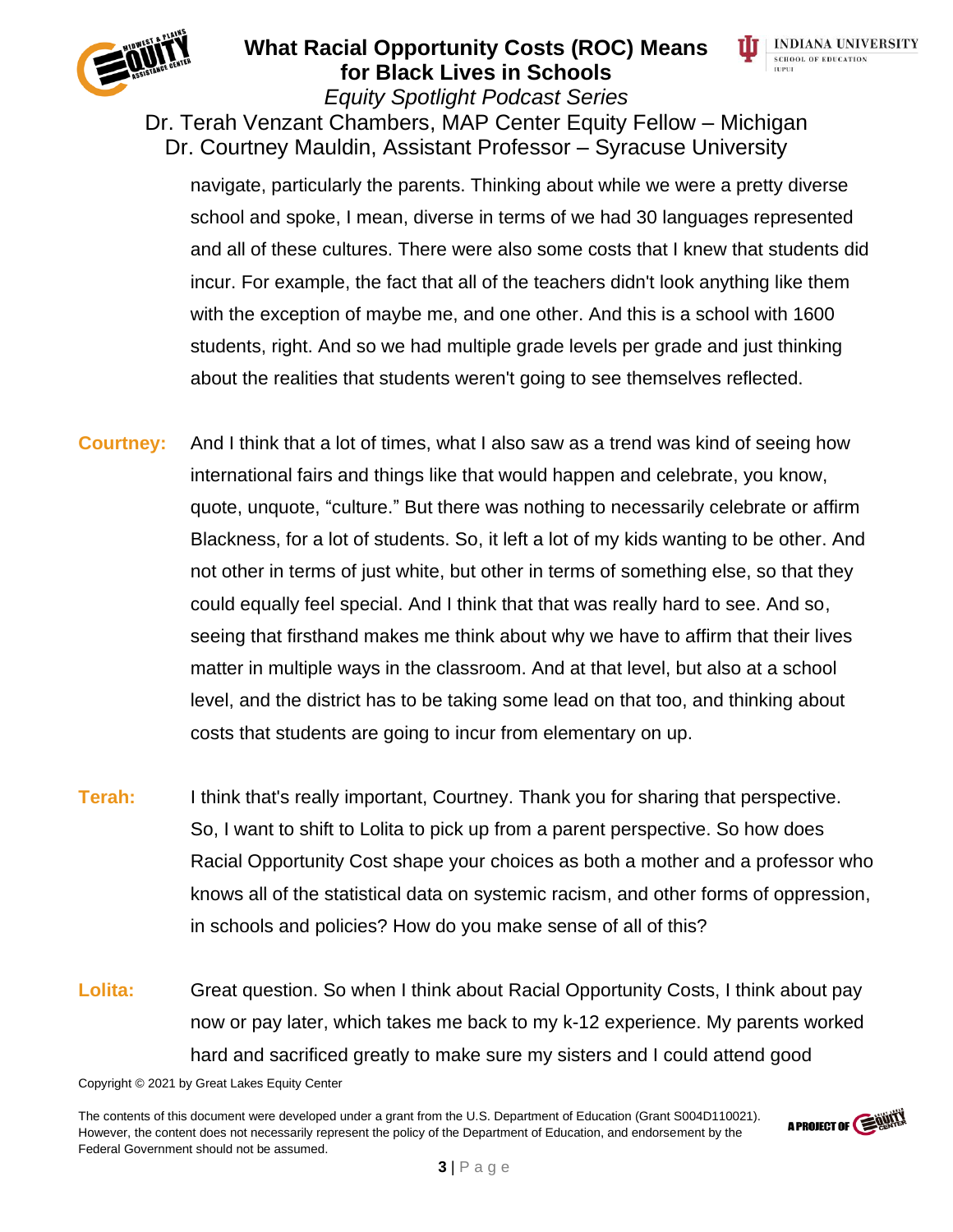

#### **What Racial Opportunity Costs (ROC) Means for Black Lives in Schools** *Equity Spotlight Podcast Series*



Dr. Terah Venzant Chambers, MAP Center Equity Fellow – Michigan Dr. Courtney Mauldin, Assistant Professor – Syracuse University

schools. For them, at that time, a good school was a well-resourced school, and all that typically accompanies a well-funded school—excellent teachers' leadership, expansive curriculum, high test scores, positive academic, academic reputation, etc. But we know from the research that you typically find schools that are well funded and resourced where? In predominantly white communities, and predominately white schools, and these schools, I had access to great resources, but it came at a cost. That cost was that I did not receive a curriculum or pedagogy that was culturally responsive. I sat in classes where my teachers questioned my presence and ability. I didn't see culturally and linguistically diverse leadership.

- Lolita: What I realized now reflecting back was that I was accessing state of the art resources all children deserve. But I was also grappling with racism, and picking up a weight and burden that I had to prove myself in my excellence. And when I did, so I was tokenized. So comparatively, take my husband who attended a predominantly Black school in Gary, not well funded or resource rich, but rich in other ways—rich in pride, culture, affirmation, high expectations, Black excellence. Rich in the intangibles, something you would never know, or assume, looking at traditional metrics.
- **Lolita:** So fast forward, we both attend the same college, he fails behind some of the coursework because he lacks material access. But it was nothing he wasn't able to learn and overcome. As for me, I started coursework in stride. But what I lost in k-12, I'm still fighting to get back to this day as a Professor, that is freedom. And it's a release of this burden of proof and proving accumulated from years of offenses from my k-12 educators. And frankly, what continues today in academic spaces. So you tell me who fared better? I guess you could say, we both did because we're both college educated professionals. However, I wonder if I would have made different choices, or how my path might have been different if I wasn't

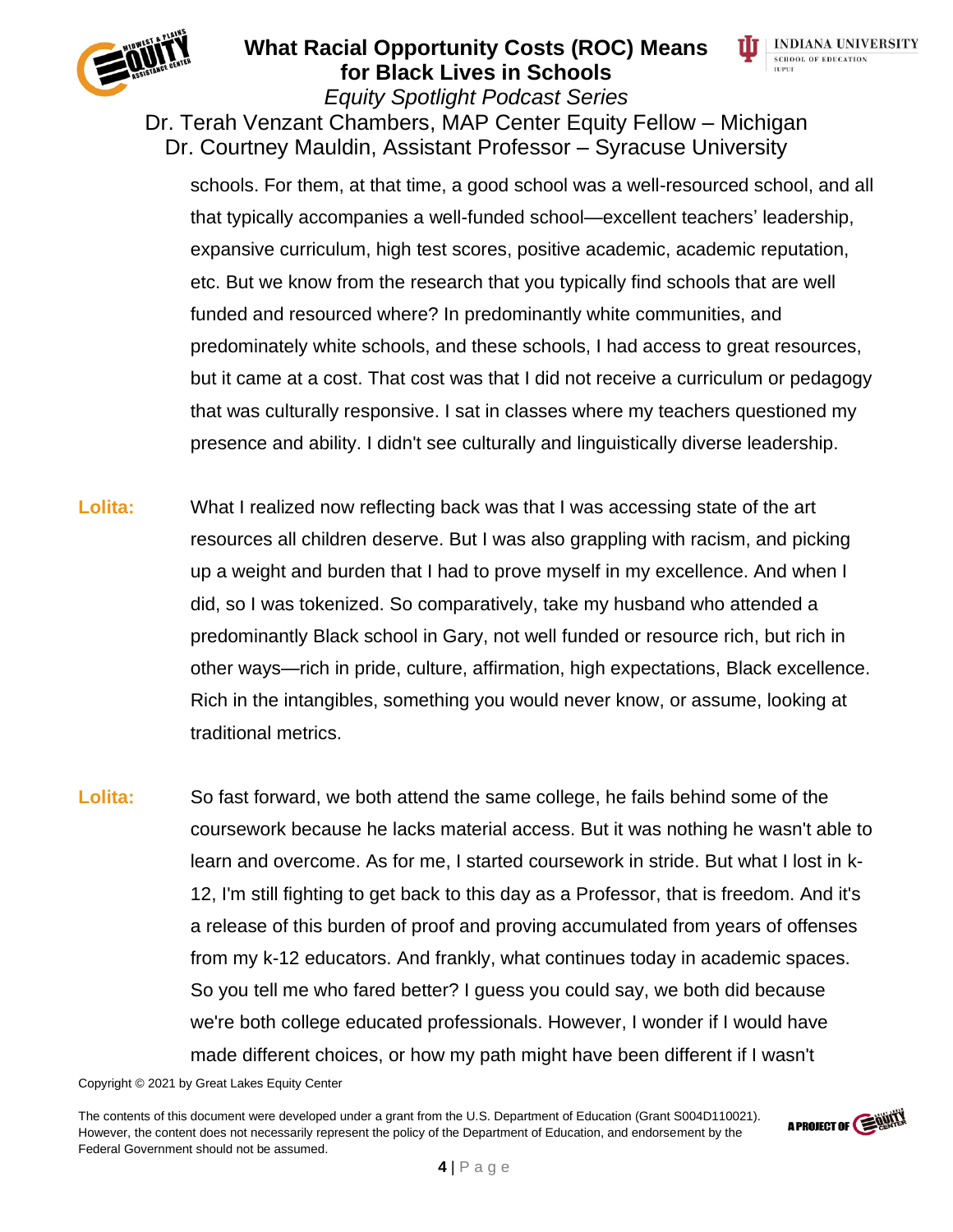



*Equity Spotlight Podcast Series*

### Dr. Terah Venzant Chambers, MAP Center Equity Fellow – Michigan Dr. Courtney Mauldin, Assistant Professor – Syracuse University

always on the defense, or having to prove my value? He paid then, I'm still paying now.

- Lolita: So for my two little girls, I don't define the quality of a school solely by test scores, or the popular data dashboards out there. Frankly, traditional metrics like test scores, graduation rates, or any other state data measure doesn't capture the conversations you have to have with teachers or principals, when your child comes home from school, trying to process what they just experienced. So when I look at schools, my metrics for school quality are different. I look at and I look for knowledge and respect for the community that the school is a part of, and what is your investment in it? I look for their capacity to help nurture my baby spirits while in their care. Successful schooling to me is when I send my daughters to school whole, they should come back that way, not broken, not questioning. I want them and the school to understand the value of who they are and what they bring to those spaces. My children, like other children are value adds. So these outside entities need to start listening more to the parents, they need to listen to the communities, particularly the most vulnerable, the students. It's time to get with it.
- **Terah:** I'm just really overwhelmed with what you just had to say Lolita. I certainly, you know, resonate with that as a parent myself. So thank you for sharing such a powerful perspective. Um, let me pick this up with Jessica, I think you can shed some really important light on this topic too. I want to ask you to reflect on your past experiences as a student. I know that you had a particular experience moving away from your family when you were relatively young, to live with a host family, and attended a different school out of state. Looking back on that experience, how do you think this impacted your experiences with respect to this Racial Opportunity Cost term frame?

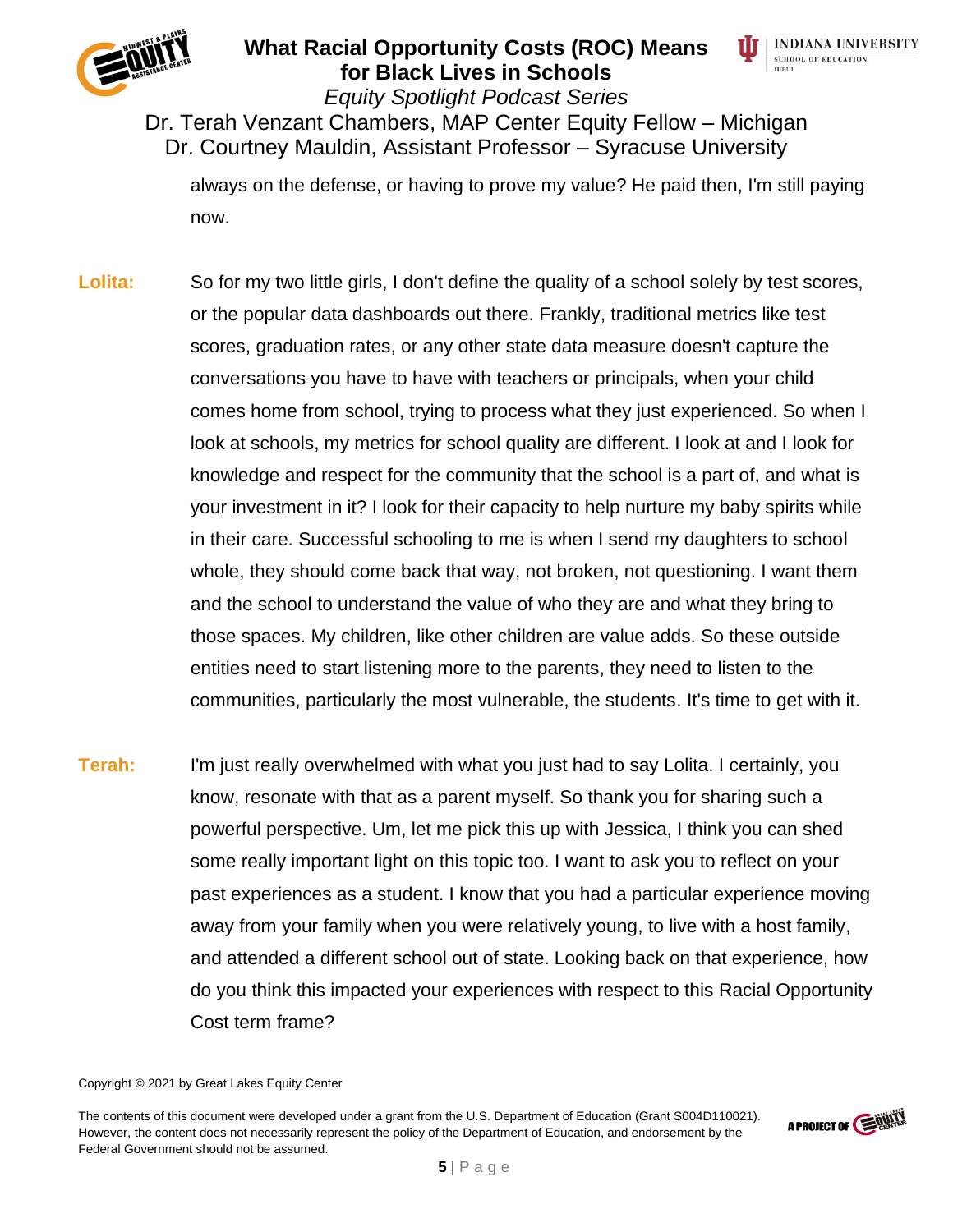



*Equity Spotlight Podcast Series* Dr. Terah Venzant Chambers, MAP Center Equity Fellow – Michigan Dr. Courtney Mauldin, Assistant Professor – Syracuse University

- **Jessica:** Yes, I reflect on it more and more. I think the older I get, I reflect on the differences that I see and who I am today and the people that I grew up with. So, I left home when I was 12 years old, for A Better Chance, that's the name of the program, but also for a better chance to go to college. And I moved into a house with 14 other girls across the country, in Eden Prairie, Minnesota. And coming from a predominantly Black community, and landing predominantly Black and poor community—poor and working class, and landing in one of the wealthiest and whitest suburbs in America, to go to high school.
- **Jessica:** I think that had a sort of trauma that goes with it. And I think that was the first, I suppose cost if you may, to, to pursuing higher education and pursuing adequate access to information really, but going to that high school, and being kind of shocked by, by things that I didn't quite understand, and learning what it meant to be the only person of Color and how the assumption was that if you were a person of Color, and you were not in the ABC program, and you ended up at Eden Prairie high school through some sort of busing situation in Minneapolis—you were immediately put into special education classes. And regardless of how intelligent you are, you are immediately put into special ed classes.
- **Jessica:** And if you were an ABC scholar, then it was like, "Oh, well, they're smart enough to be in regular classes." And you had to work even harder to get into AP classes and whatnot. So even in Eden Prairie high school, there was some trade-offs, and some and almost feeling like you had to choose between the little bit of community that you had, and what you were pursuing. And I remember, my senior year in high school, another person of Color approached me because I, or I should say, BIPOC, I suppose. But another person approached me who had been in my step team, so I launched a step team in high school just to bring some sort of culture and something that I connected to. And they thought that I was a teacher. So they

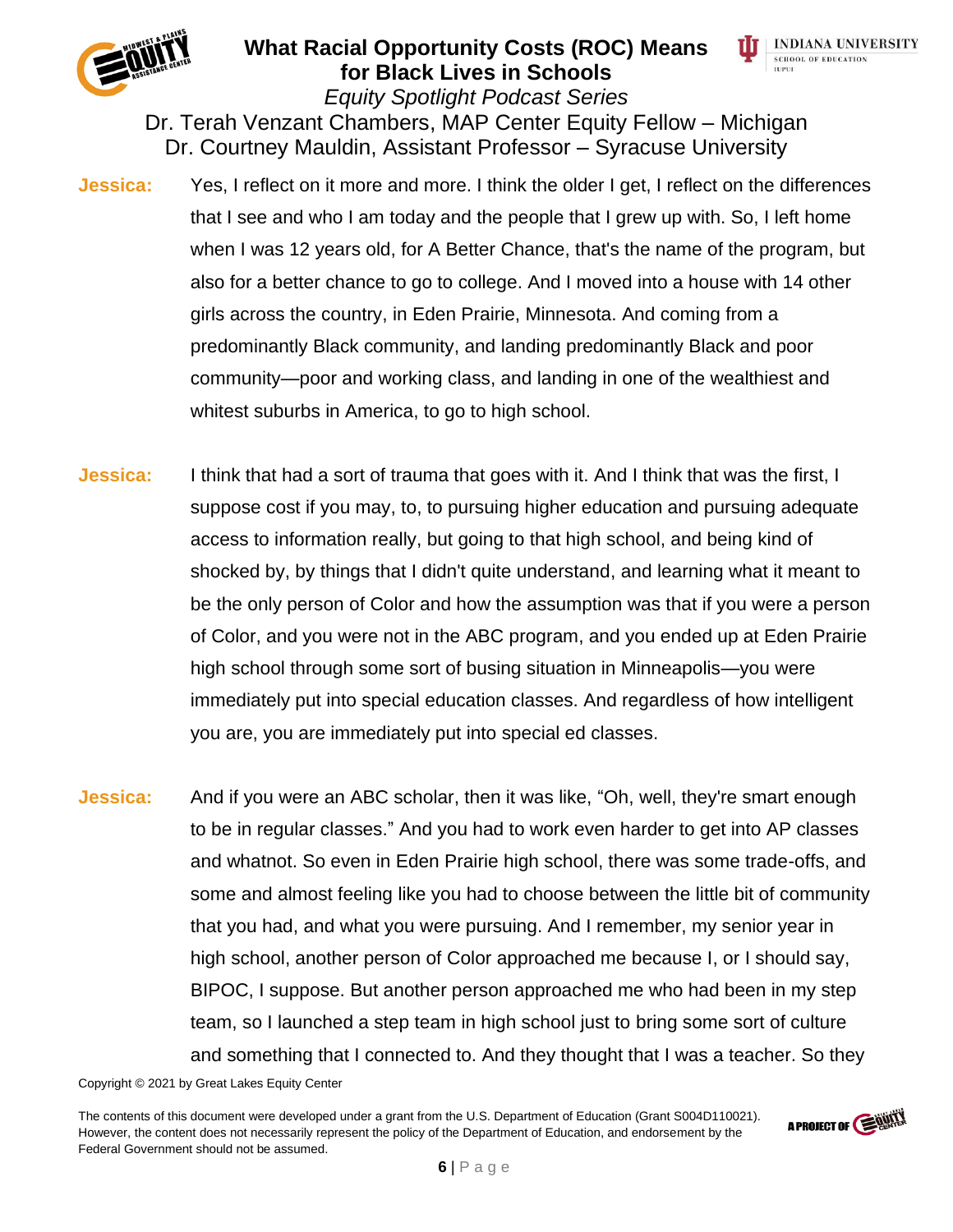



*Equity Spotlight Podcast Series* Dr. Terah Venzant Chambers, MAP Center Equity Fellow – Michigan Dr. Courtney Mauldin, Assistant Professor – Syracuse University

saw my calculus book, and they're like, wait a minute, you're in calculus? And I'm like, Well, yeah. And then this whole time, we thought you were a teacher, because you're so serious, you don't talk to anybody, and you don't do anything. But it was because I had to choose, like, I had to choose what I was going to do. And I chose to just focus on trying to study and get the best grades that I could to get out of there, and then get into college.

- **Jessica:** And of course, I think that the experiences I had there, which I can't even begin to unpack from being used as a prop in a, in a history, teachers' recreation of the integration of schools in Arkansas to, you know needing to explain what gang life was, even though I was not in a gang, and then getting to college and realizing that this was college in a time in which it was fun to have Crips and Blood parties, right? Like we're going to dress up like what we think gangsters are. And I was better prepared to cope with that than I think my peers who ended up at Carleton through yet another program that was geared toward inner city, students of Color, low-income students coming to the college as a cohort. And that having already had four years of I guess that trauma of going to a predominantly white high school and realizing that you do have to jump higher, run faster, work harder. And that's still sometimes not enough.
- **Terah:** Oh, I wish you know, sometimes podcasts are great, but in this situation, I wish people could see the faces of the panelists right now as we're hearing you share your story. Jessica, thank you so much. So our time is coming to a close, but I'm saving my secret weapon for last. I think everything that we've discussed helps provide nuance to the Racial Opportunity Cost frame. But I'm curious what current high school students have to say about the Racial Opportunity Cost framework, especially in this current context of racial injustice and anti-Black racism. So we want to close hearing from two young people who are actually navigating this time

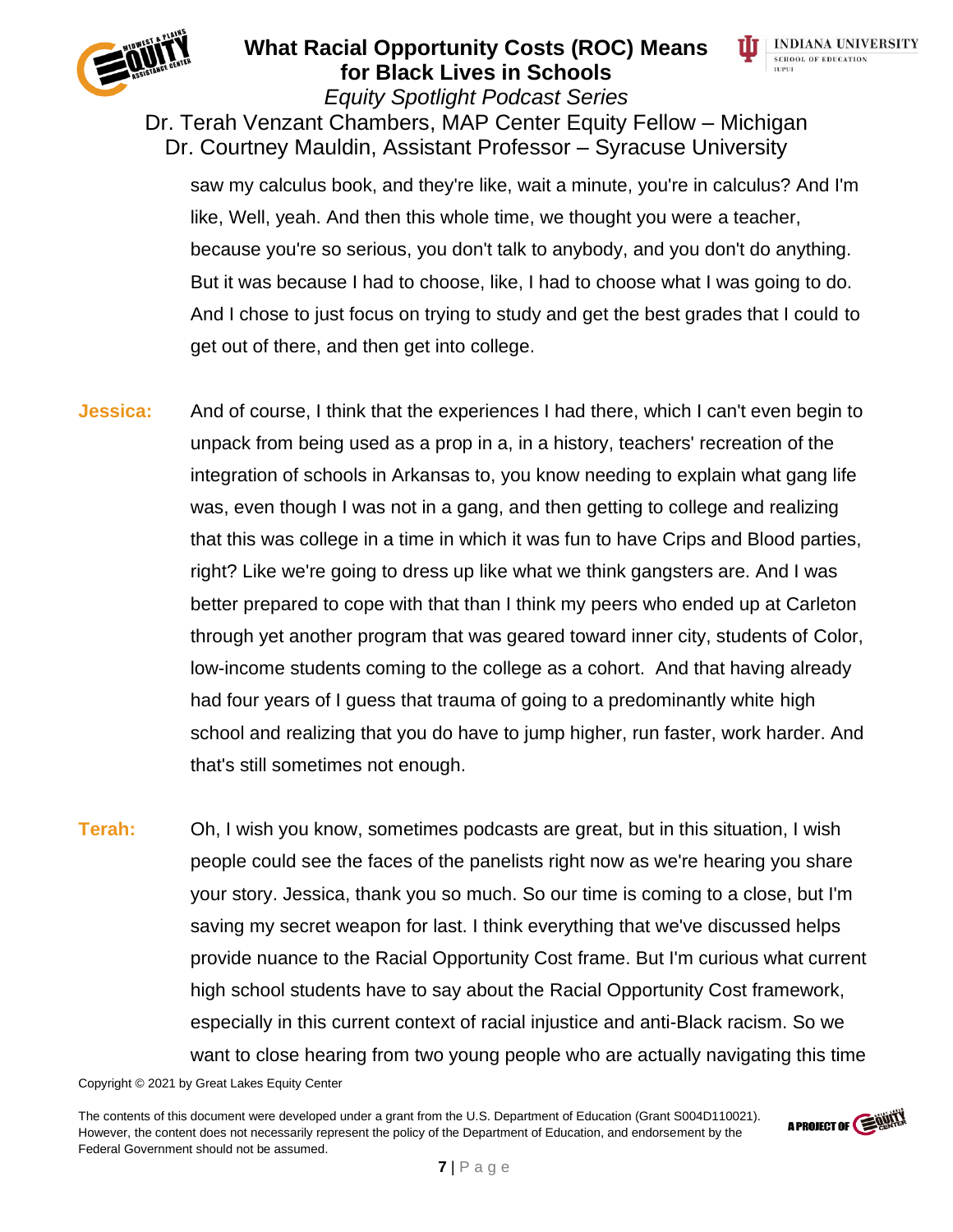



*Equity Spotlight Podcast Series* Dr. Terah Venzant Chambers, MAP Center Equity Fellow – Michigan Dr. Courtney Mauldin, Assistant Professor – Syracuse University

as students in high school. So Ray and Sue, we'd like you to share what you think about youth working together during this time. What do you think is your role? What about non-Black youth in schools who are also invested in racial justice work? What are your thoughts on all of this?

- **Sue:** Um, I think right now, especially during this time, and it's really important to make sure that our POCs are connecting with each other, talking to each other, creating support within a group, trying to do whatever that we can. Like, for example, me and Ray, um, have a few friends of Color, mostly girls, and we are thinking of putting like a book club together, where we will talk about social justice and racial justice, everything that we can do like that. Um, and I think that our role right now is... I mean.
- **Ray:** Have a voice, yeah, make sure that we're heard because I feel like, as kids even, um, we're overlooked just by adults in general. Especially, our school being primarily white, with primarily white teachers except for my mom that's the only Black teacher in the school. I feel like, we're very overlooked. And we have a Black Student Union.
- **Sue:** It's not strong.
- **Ray:** It's not very strong and it's not great. And it needs some help. Um, and I just feel like it's overlooked. And we need to have more of a voice.
- **Sue:** And I think in the classrooms, POC I mean, as POC we know, a lot more information than we get in textbooks. So I think, if we're in class, not being afraid to speak our voice and say, well, you're missing this or you're missing that, because there's so much more that we know that is put in our books. Our books are very

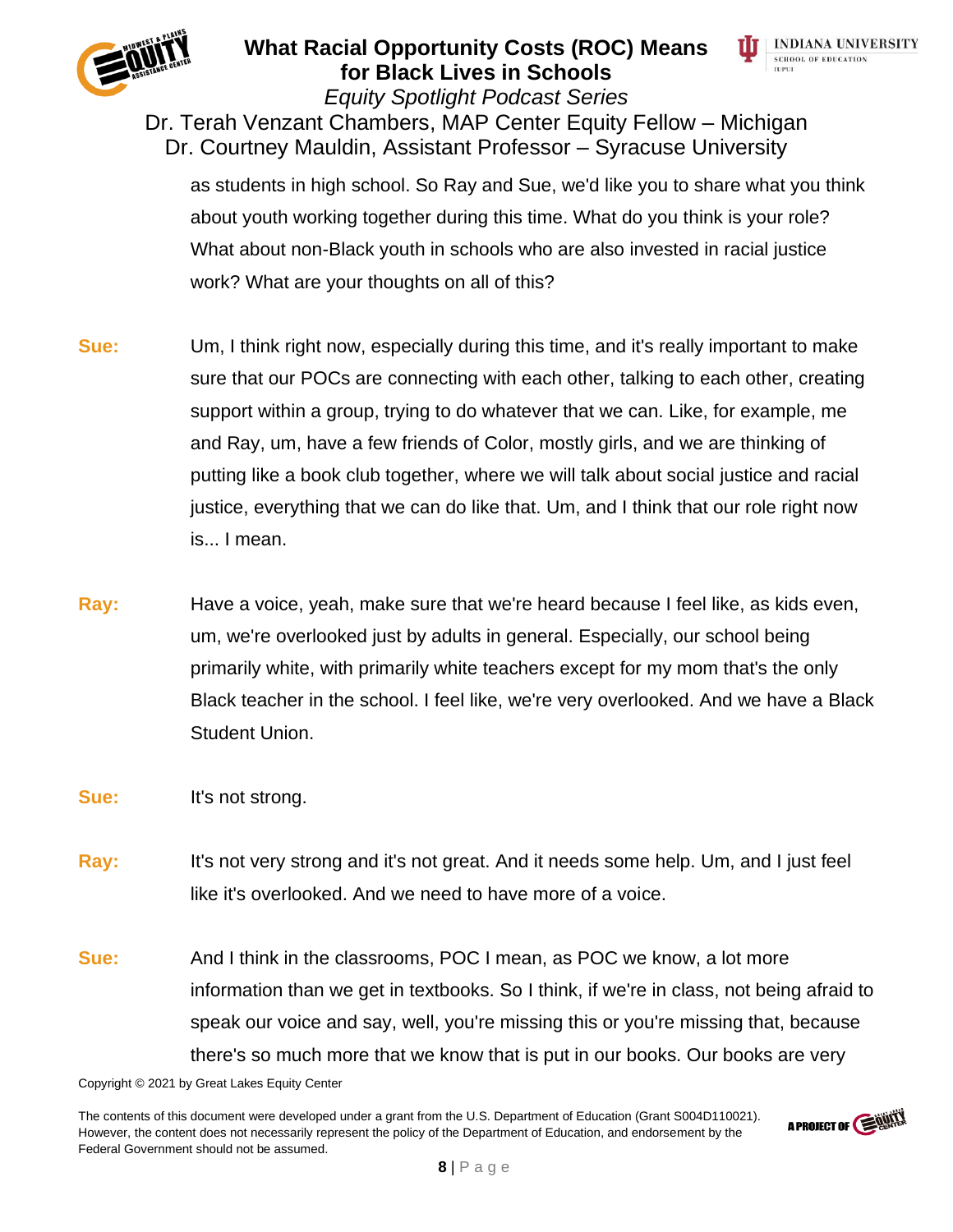



*Equity Spotlight Podcast Series*

Dr. Terah Venzant Chambers, MAP Center Equity Fellow – Michigan Dr. Courtney Mauldin, Assistant Professor – Syracuse University

much whitewashed. I mean, you look at the authors, they're white, right? All of them.

- **Ray:** It's kind of sad, because like, and like the kids in our school, they're pretty white. I'm just going to be honest. And, um, they don't know a lot, because they hear what they hear from schools. They don't know. And that's a very how she said, a very white example of it. And so they are, it's like, they aren't hearing all of history from a non-biased perspective, you know?
- **Sue:** Yeah. And then lastly, I think, for non-Black folk who want to get involved in racial justice—really really educating yourself, reading—looking at TikToks, even.
- **Ray:** They're so much information.
- **Sue:** And talking to your friends of Color, I feel like between young, white folks and POC folk, it can be uncomfortable but--
- **Ray:** Not being scared to talk about it.
- **Sue:** But pushing yourself there is only going to show that you want to learn and that you're there to support and that you want to be there to educate yourself.
- **Terah:** Absolutely, I think that's demonstrating exactly why I wanted to have you all go last, so you could get us together. And I just really want to thank all of you for sharing your perspectives. Today, when I originally conceived of this Racial Opportunity Cost framing, I couldn't have anticipated how much people would resonate with this idea. Um, I think the stories that you will have shared—it really helped fill in some gaps and fill out…flesh out the framework and give it life. And

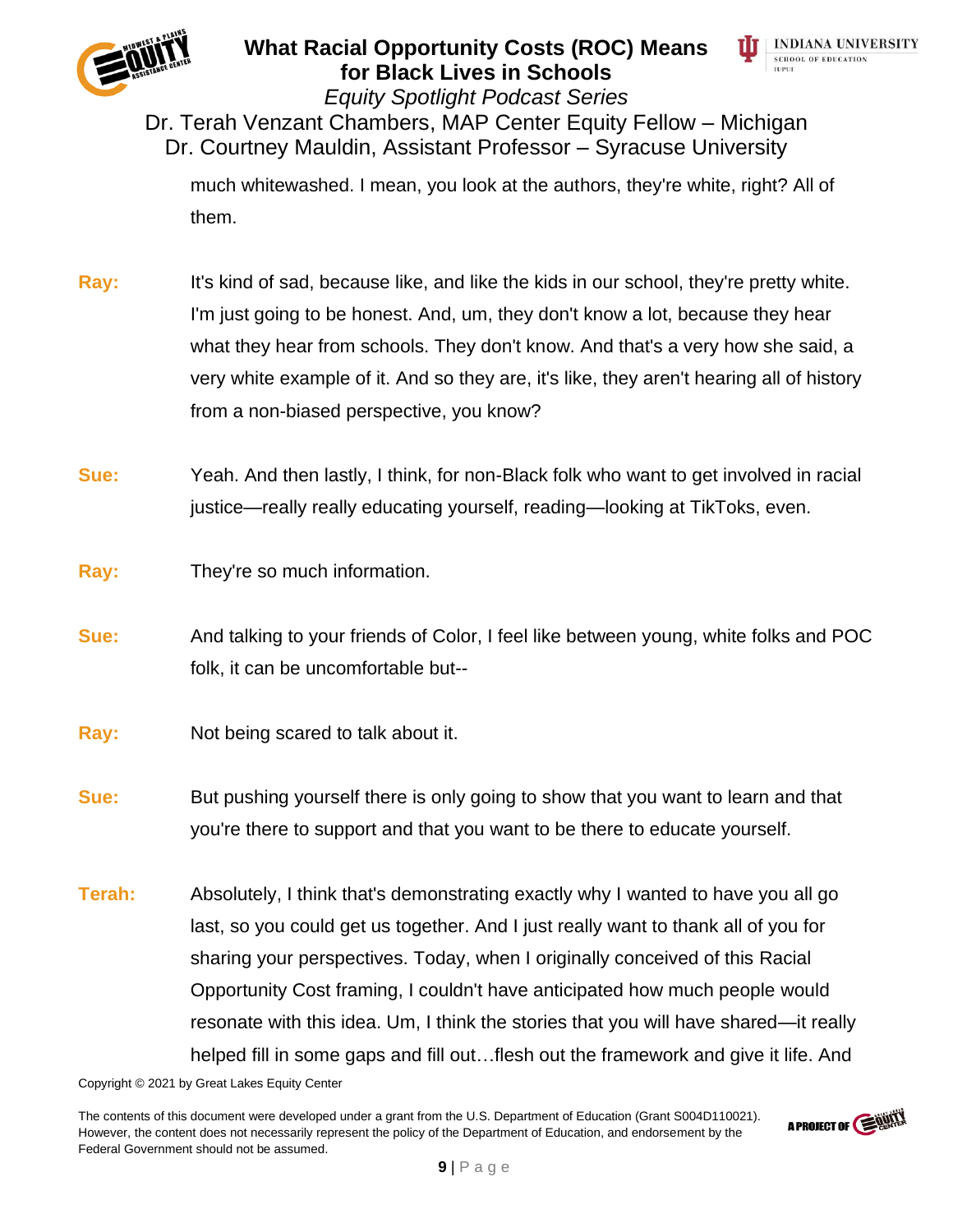



*Equity Spotlight Podcast Series* Dr. Terah Venzant Chambers, MAP Center Equity Fellow – Michigan Dr. Courtney Mauldin, Assistant Professor – Syracuse University

so I really want to thank you all for sharing your time tonight. I want to thank the Great Lakes Equity Center for supporting this work. And I want to send a particular thank you of all you know all of the panelists, but particularly to Courtney, who has been working behind the scenes and has really been instrumental in these GLEC products. So I appreciate you so much. Okay, dear listeners, thank you for joining us today. Make sure to check out the wealth of resources offered through the Great Lakes Equity Center. Thank you and good night.

**Center Announcer:** This podcast was brought to you by the Midwest & Plains Equity Assistance Center. To find out about other Midwest & Plains Equity Assistance Center podcasts, and other resources, visit our website at www.greatlakesequity.org. To subscribe to a podcast, click on the podcast link located on the Midwest & Plains Equity Assistance Center website.

The Midwest & Plains Equity Assistance Center, a project of the Great Lakes Equity Center, at Indiana University, is funded by the U.S. Department of Education to provide technical assistance, resources, and professional learning opportunities related to equity, civil rights, and systemic school reform throughout the thirteen-state region.

The contents of this presentation were developed under a grant from the U.S. Department of Education S004D11002. However, these contents do not necessarily represent the policy of the U.S. Department of Education, and you should not assume endorsement by the federal government.

This podcast and its contents are provided to educators, local and state education agencies, and/or non-commercial entities for the use for educational training purposes only. No part of this recording may be reproduced, or utilized in any form or in any means, electronic or mechanical,



Copyright © 2021 by Great Lakes Equity Center